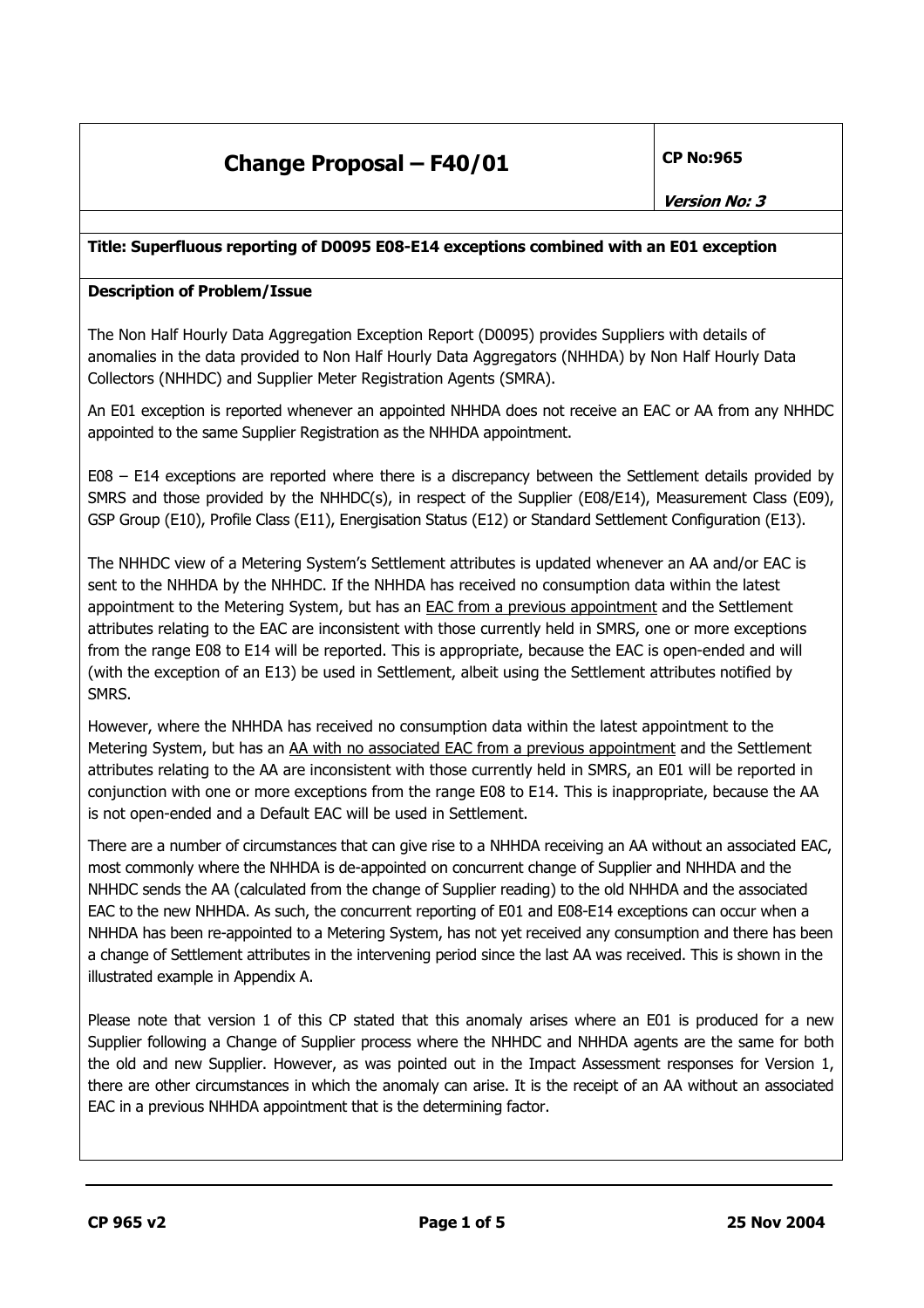# **Change Proposal – F40/01** CP No:965

**Version No: 3** 

### **Proposed Solution(s)**

Amend the NHHDA Check Data Collector Data (CDCD) functionality such that E08 - E14 exceptions are only reported when consumption exists from the NHHDC in the exception period. For example, an E08 exception should be reported for Supplier X and NHHDC Y where:-

- the Supplier according to SMRS differs from the Supplier according to NHHDC y during a period where there is an overlap between:
	- a NHHDA appointment for Supplier x and
	- the Settlement Date range selected for reporting and
	- an AA or EAC from NHHDC y; and
- NHHDC y is appointed to the same Supplier registration as the NHHDA appointment.

Please note that the proposed solution differs from that proposed in version 1 of this CP. The solution proposed in version 1 was that, whenever an E01 is generated following a Change of Supplier, the NHHDA (same for both Suppliers) should ignore any data provided by the old NHHDC (same for both Suppliers) on behalf of the old Supplier.

The solution proposed in version 3 of this CP is thus simpler than that proposed in version 1.

### **Justification for Change**

Under the circumstances described above, the E08 – E14 exceptions aren't exceptions in their own right, but are by-products of the E01 exception. Treating them as exceptions in their own right falsely inflates the overall level of exceptions in the market.

Reporting that data is missing from the NHHDC (E01) and that NHHDC data is inconsistent with that held by SMRS (E08-E13) appears to be counter-intuitive, without additional knowledge of the CDCD functionality. As such it could confuse anyone tasked with resolving D0095 exceptions and hamper effective resolution. In the case of an E14 exception reported under these circumstances, the E14 will be sent to a different Supplier to the E01.

The BSC Auditor's Status Report for the year ending 30 September 2004<sup>1</sup> stated that the level of outstanding exceptions/backlogs in the non half hourly market, including D0095 exceptions, continues to be significant. Of the 4,055,600 D0095 exceptions cited, 1,638,030 (40%) were E08 – E14 exceptions. The level of duplicate E08 exceptions (i.e. combined with an E01 exception), based on metrics provided by a large Supplier, is estimated at 21%, whilst the proportion of all duplicate E08-E14 exceptions is estimated at 3 per cent plus.

Some of the Impact Assessment responses to version 1 expressed concern about the risk of missing valid exceptions. These concerns are unfounded. Where reported in conjunction with an E01, E08–E14 exceptions indicate a discrepancy between the latest SMRS data and data that was sent by the NHHDC in a previous NHHDA appointment – i.e. out-of-date data. When the NHHDC sends new data in respect of the current NHHDA

Figures from final Audit Report not available at time of writing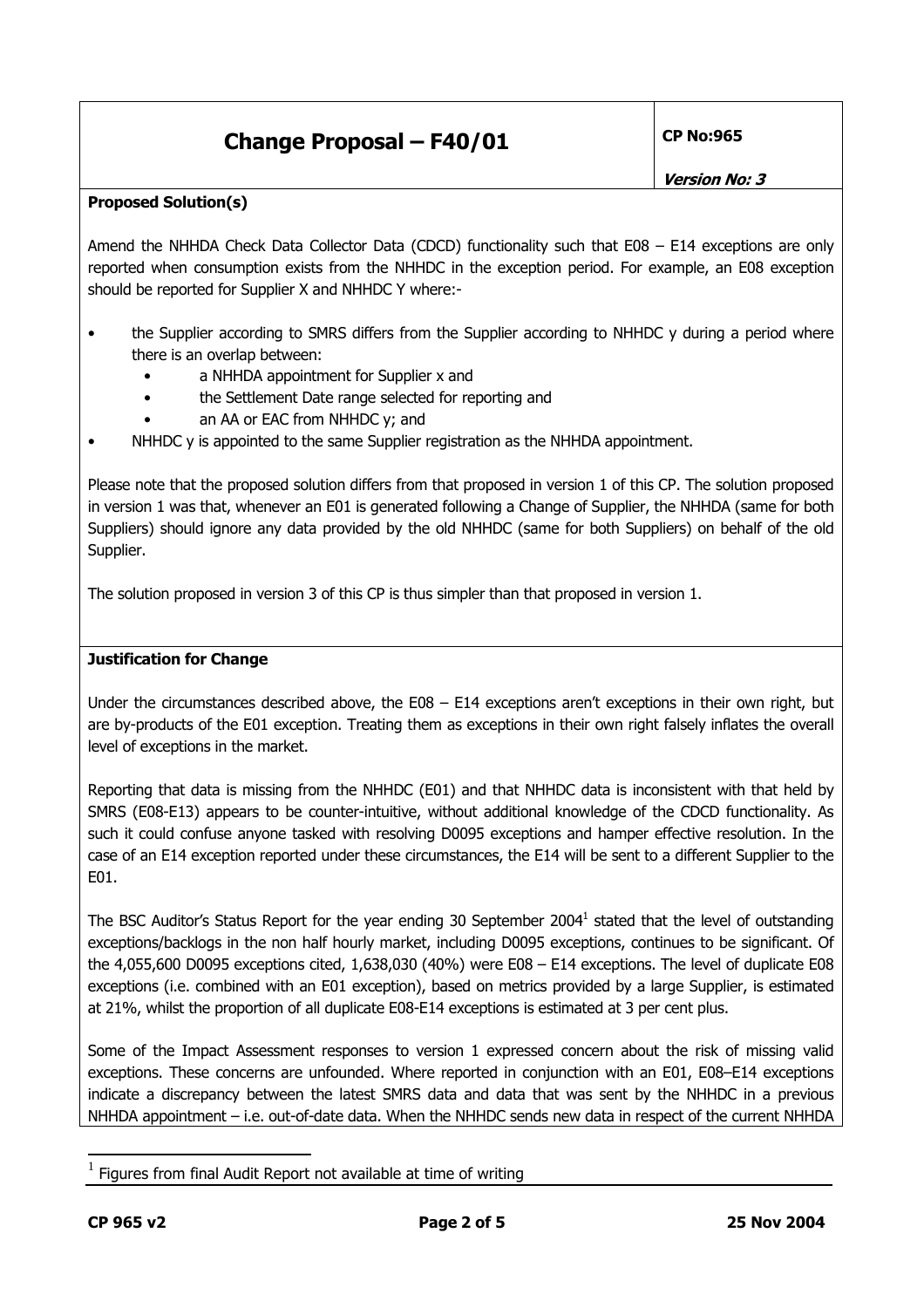| <b>Change Proposal - F40/01</b>                                                                                                                                                                                                                                                                                                                   | <b>CP No:965</b>     |  |
|---------------------------------------------------------------------------------------------------------------------------------------------------------------------------------------------------------------------------------------------------------------------------------------------------------------------------------------------------|----------------------|--|
|                                                                                                                                                                                                                                                                                                                                                   | <b>Version No: 3</b> |  |
| appointment, the E01 will no longer be reported. However, if any subsequent data is inconsistent with the SMRS<br>view, one or more exceptions in the range $E08 - E14$ will be reported in the normal way. It is premature to<br>assume that data from the NHHDC is inconsistent before the data has been received by the NHHDA.                 |                      |  |
| <b>Configurable Items Potentially Affected by Proposed Solution(s)</b>                                                                                                                                                                                                                                                                            |                      |  |
| NHHDA software and associated documentation.                                                                                                                                                                                                                                                                                                      |                      |  |
| <b>Impact on Core Industry Documents</b>                                                                                                                                                                                                                                                                                                          |                      |  |
| None                                                                                                                                                                                                                                                                                                                                              |                      |  |
| Related Changes and/or Projects (mandatory by BSSCo)                                                                                                                                                                                                                                                                                              |                      |  |
| Change Proposal CP1089 'Inappropriate "dual reporting" of E03/E04 exceptions on the Non Half Hourly Data<br>Aggregation Exception Report (D0095)' proposes another change to the CDCD functionality of the NHHDA<br>system to reduce superfluous exceptions. There may be a cost benefit in implementing the two Change<br>Proposals in parallel. |                      |  |
| Requested Implementation Date (mandatory by originator)                                                                                                                                                                                                                                                                                           |                      |  |
| <b>Reason:</b>                                                                                                                                                                                                                                                                                                                                    |                      |  |
| Agreed Release/Implementation Date (mandatory by BSCCo)                                                                                                                                                                                                                                                                                           |                      |  |
|                                                                                                                                                                                                                                                                                                                                                   |                      |  |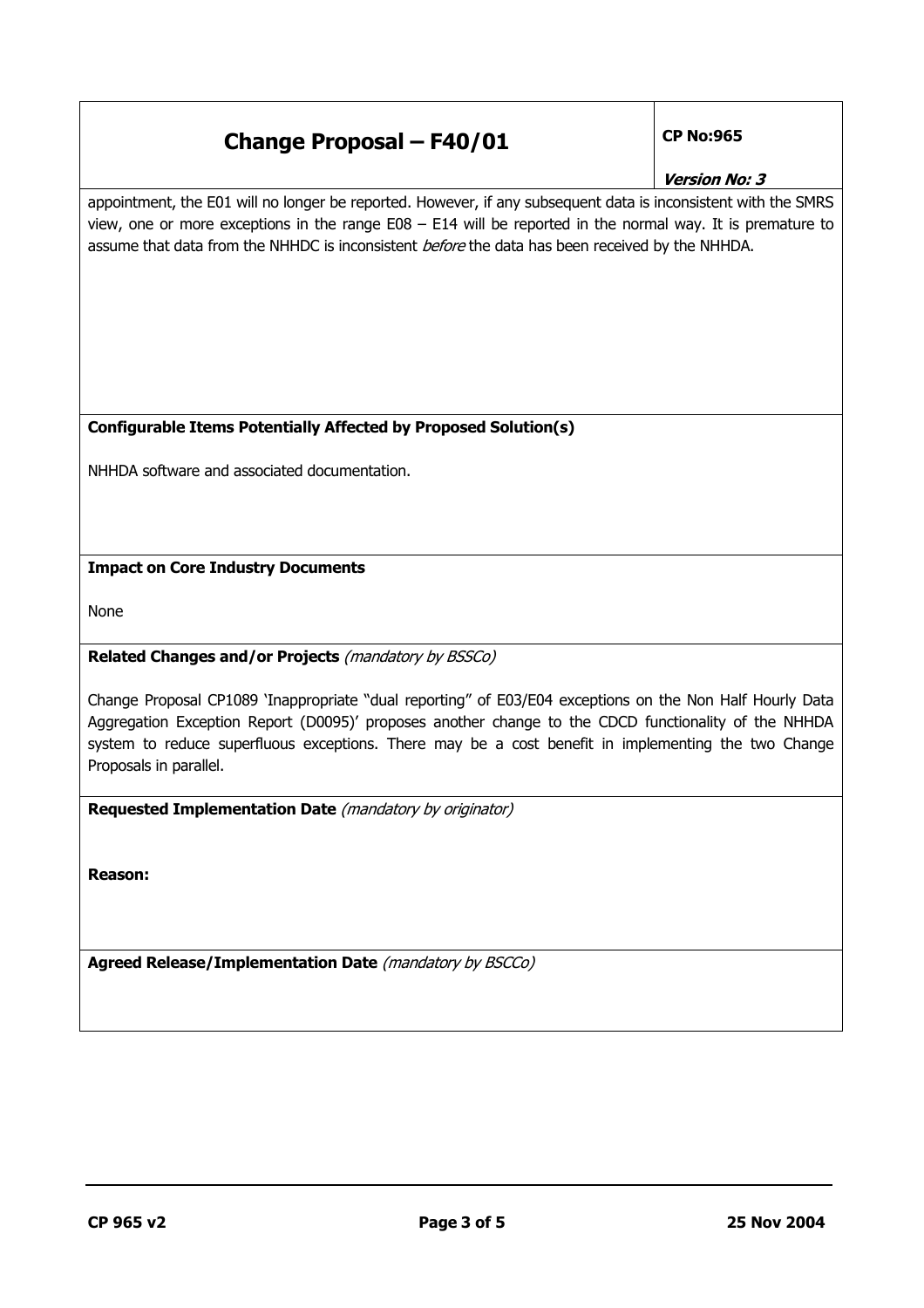| <b>Change Proposal - F40/01</b>                                                                  | <b>CP No:965</b>     |
|--------------------------------------------------------------------------------------------------|----------------------|
|                                                                                                  | <b>Version No: 3</b> |
| Originator:<br><b>Jon Spence</b>                                                                 |                      |
| <b>Organisation: ELEXON</b> (version 1 raised by Centrica Business Services)                     |                      |
| <b>Email Address:</b>                                                                            |                      |
| <b>Date:</b> 10 January 2004                                                                     |                      |
|                                                                                                  |                      |
| (If Yes, No. of Pages attached:1)<br>Attachments: $Y/$ $\mathbb{H}^*$<br>(delete as appropriate) |                      |